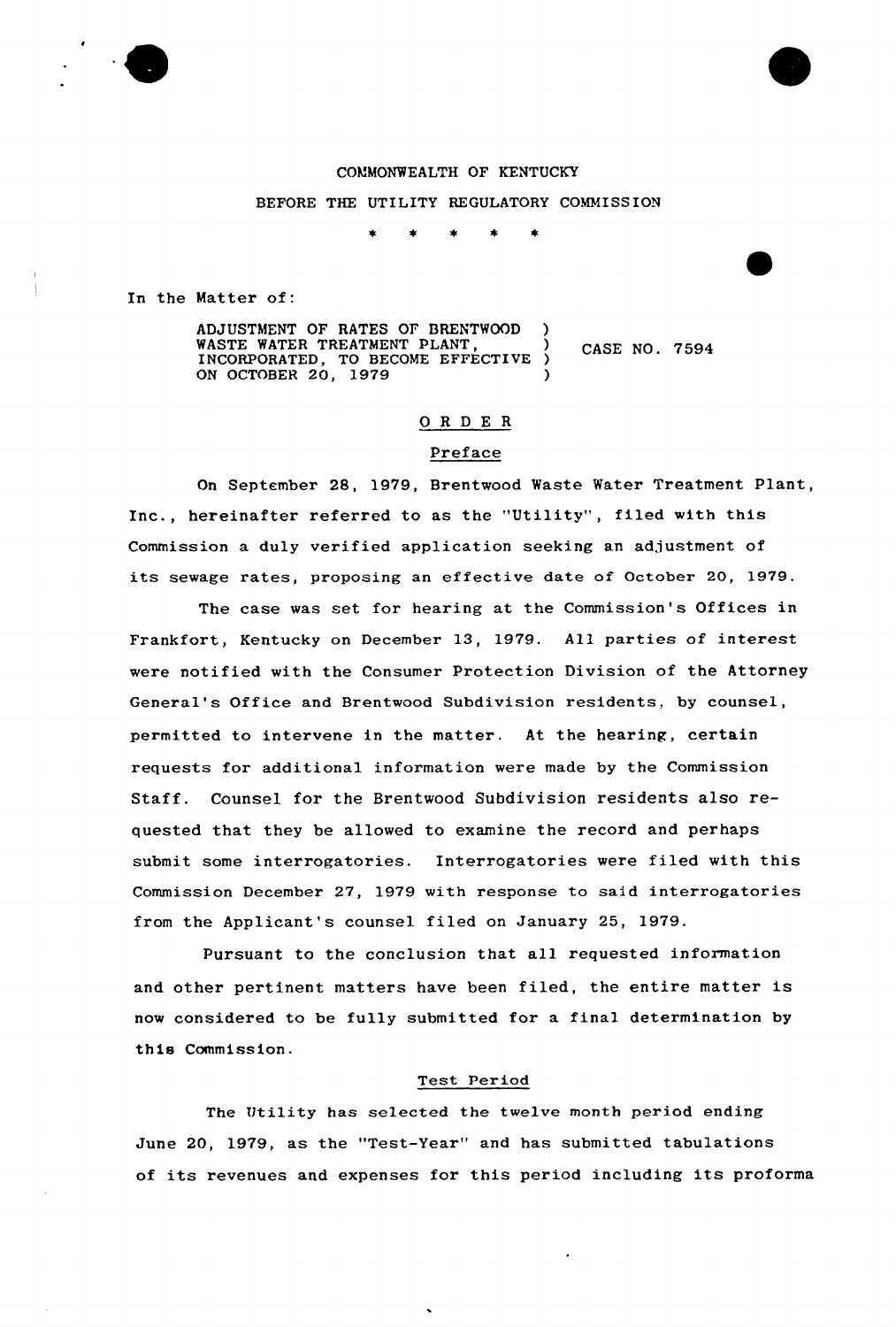adjustments thereto for the Commission's consideration in the determination of rate adjustments. Said tabulations along with those found reasonable by this Commission are included in Appendix "C" of this Order.

#### Rate Determination

While the Commission has traditionally considered the original cost of utility plant, the net investment, the capital structure, and the cost of reproduction as a going concern in the determination of fair, just, and reasonable rates its experience in the establishment or adjustment of rates for sewage utilities has indicated that these valuation methods are not always appropriate. Sewage utilities are unique to the extent that the cost of facilities has usually been included in the cost of the individual lot. The owner and/or operator of the utility is, in many instances, the developer of the real estate and title may have changed hands prior to the effective date of Commission jurisdiction (January 1, 1975). Further, the Commission has found that the books, records and accounts of these utilities are, for the most part, incomplete, so as to make impossible the fixing of rates on the above methods of valuation. The Commission is, therefore, of the opinion that the "Operating Ratio Method" $(1)$ should be utilized in rate-making determinations for sewage utilities although it is recognized that there may be instances where the method would not be valid.

#### Findings in This Matter

The Commission, after consideration of all the evidence of record and being advised, is of the opinion and finds:

1. That, in this instance, the determination of rates and revenue requirements should be based on the operating ratio method.

2. That the rates prescribed and set forth in Appendix "A", attached hereto and made a part hereof, should produce annual revenues of approximately \$14,265 from 75 customers and is of the fair, just, and reasonable rate to be charged for sewage services rendered by the Utility, in the Brentwood Subdivision of Mercer County, Kentucky

## (1) Operating ratio is def ined as the ratio of expenses, including depreciation and taxes to gross revenues.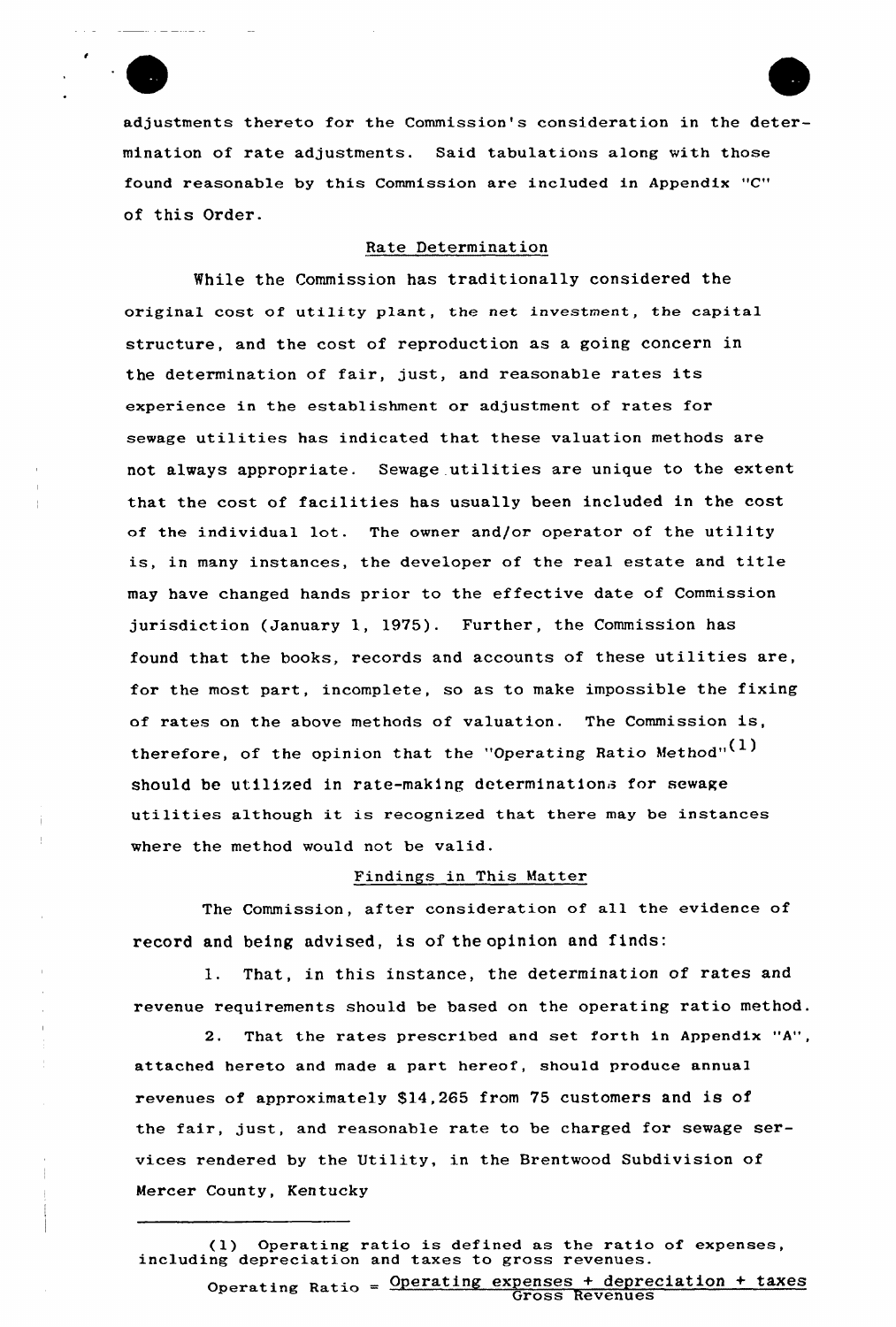3. That an operating ratio of 0.88 results from the projected operations as adjusted and provides a reasonable return  $\text{margin}^{(2)}$  in this instance.

4. That the rate proposed by the Utility is unfair, unjust, and unreasonable in that it would produce revenues in excess of those found reasonable herein and should be denied.

5. That the Utility has filed with this Commission a valid third-party beneficiary agreement.

6. That while traditionally depreciation on contributed property for rate-making purposes has been allowed, it has not been a matter of great significance in past years. The value of contributed propoerty in currently operating water and sewage utilities, however, is frequently more than the value of investor financed property. Further, it is common practice for <sup>a</sup> builder or developer to construct water and sewage facilities that add to the value and salability of his subdivision lots and to expense this investment cost in the sale price of these lots or, as an alternative, to donate these facilities to a utility company.

It is also recognized that many residential and commercial developments in metropolitan areas are served by privately-owned sewage systems. Further, that federal guidelines will require the incorporation of these sewage systems into a regional comprehensive sewer district at such time as connecting trunk lines are made available. Further that to permit the accumulation of a depreciation reserve on contributed property that is to be abandoned would not, in our opinion, be in the public interest.

The Commission is, therefore, of the opinion and finds that depreciation on contributed property for water and sewage utilities is not justified and should not be included in rate-making determinations for these utilities. In support of this position and by way of substantiation, we make reference to the cases and decisions listed in Appendix "B", attached hereto and made a part hereof.

 $-3-$ 

<sup>(2).</sup> Return margin is the amount remaining for the payment of a return on the investment of the security holders.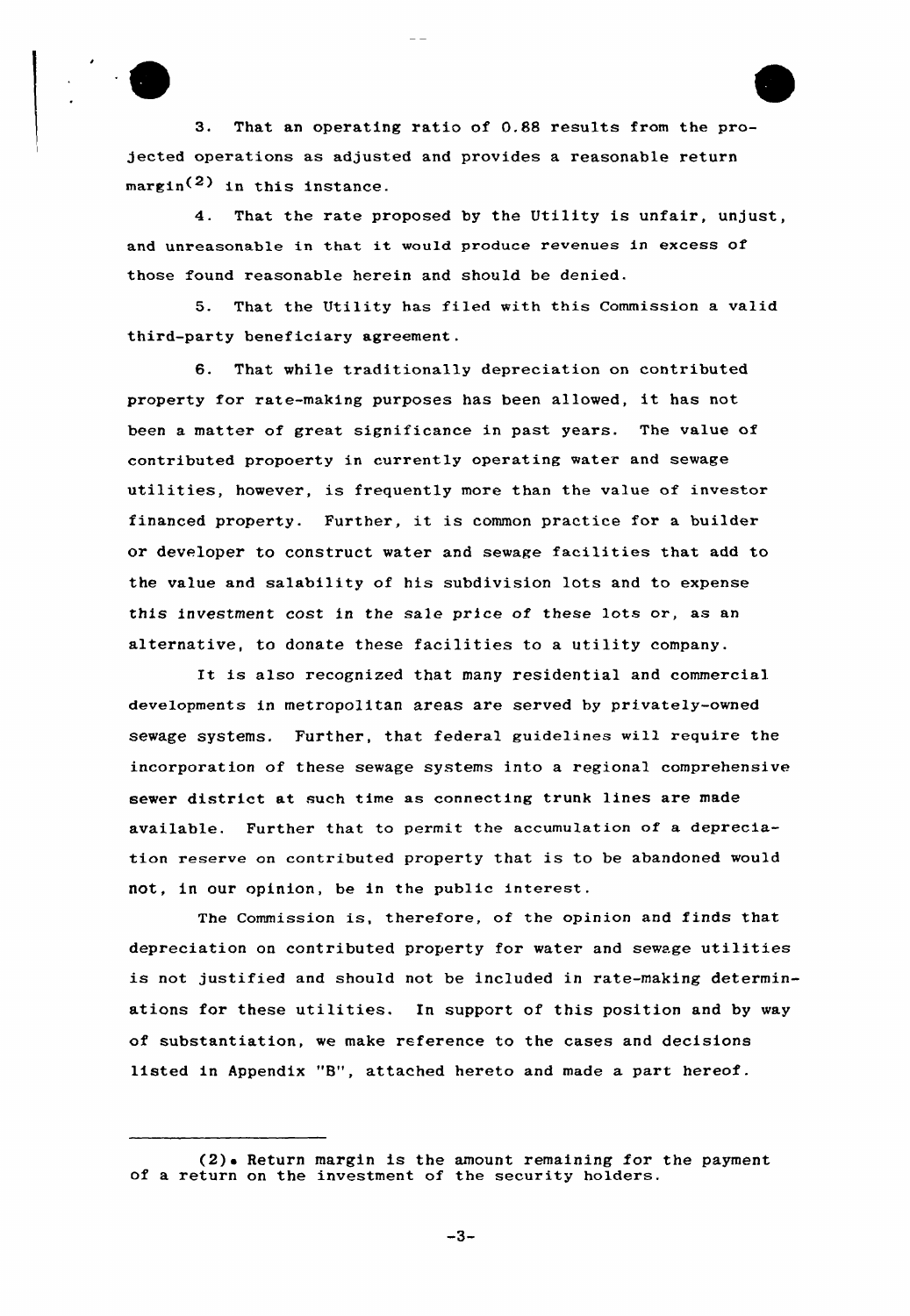7. That the Commission, after consideration of the tabulation of test-year and projected revenues and expenses submitted by the Utility, concludes that these revenues, expenses and adjustments can be summarized as shown in Appendix "C", attached hereto and made a part hereof. On the basis of the said Appendix "C" tabulation, the Commission further concludes that annual revenues in the amount of \$14,265 are necessary and will permit the Utility to meet its reasonable expenses for providing sewage collection and disposal service to 75 customers.

#### Orders in This Matter

The Commissian on the basis of the matters hereinbefore set forth and the evidentiary record in this case:

HEREBY ORDERS that the rates prescribed and set forth in Appendix "A", attached hereto and made a part hereof be and they are hereby fixed as the fair, just, and reasonable rates of the Utility for providing sewage disposal services to customers located in the Brentwood Subdivision, Mercer County, Kentucky, to become effective for services rendered on and after the date of this Order.

IT IS FURTHER ORDERED that the rates sought by the Applicant be and the same are hereby denied.

IT IS FURTHER ORDERED that the Utility file with this Commission, within thirty (30) days from the date of this Order, its tariff sheets setting forth the rates approved herein. Further, that a copy of the Utility's Rules and Regulations for providing service to its customers shall be filed with said tariff sheets.

Done at Frankfort, Kentucky, this 5th day of March, 1980.

UTILITY REGULATORY COMMISSION

V<del>ICE-CHA</del>IRMA

ATTEST:

**SECRETARY**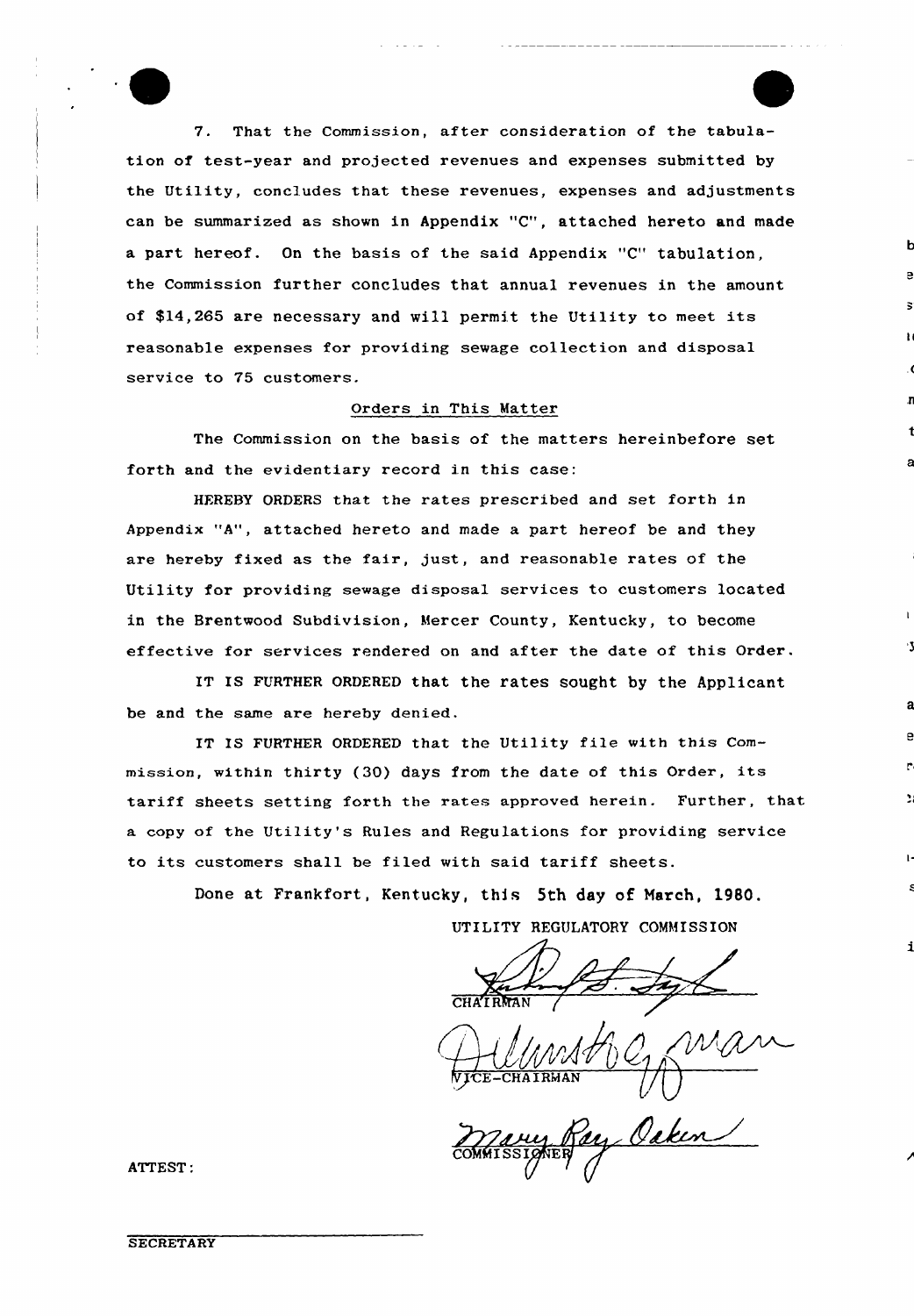



## APPENDIX "A"

#### APPENDIX TO AN ORDER OF THE UTILITY REGULATORY COMMISSION IN CASE NO. 7594 DATED NARCH 5, 1980

The following rates are prescribed for sewage disposal services rendered to all residential customers served by the Brentwood Waste Water Treatment Plant, Inc. in Brentwood Subdivision, in Mercer County, Kentucky:

Type of Service Provided Single-Family Residential Multi-Family Residential

## Monthly Rate

\$15.85 per Residence 11.90 per Residence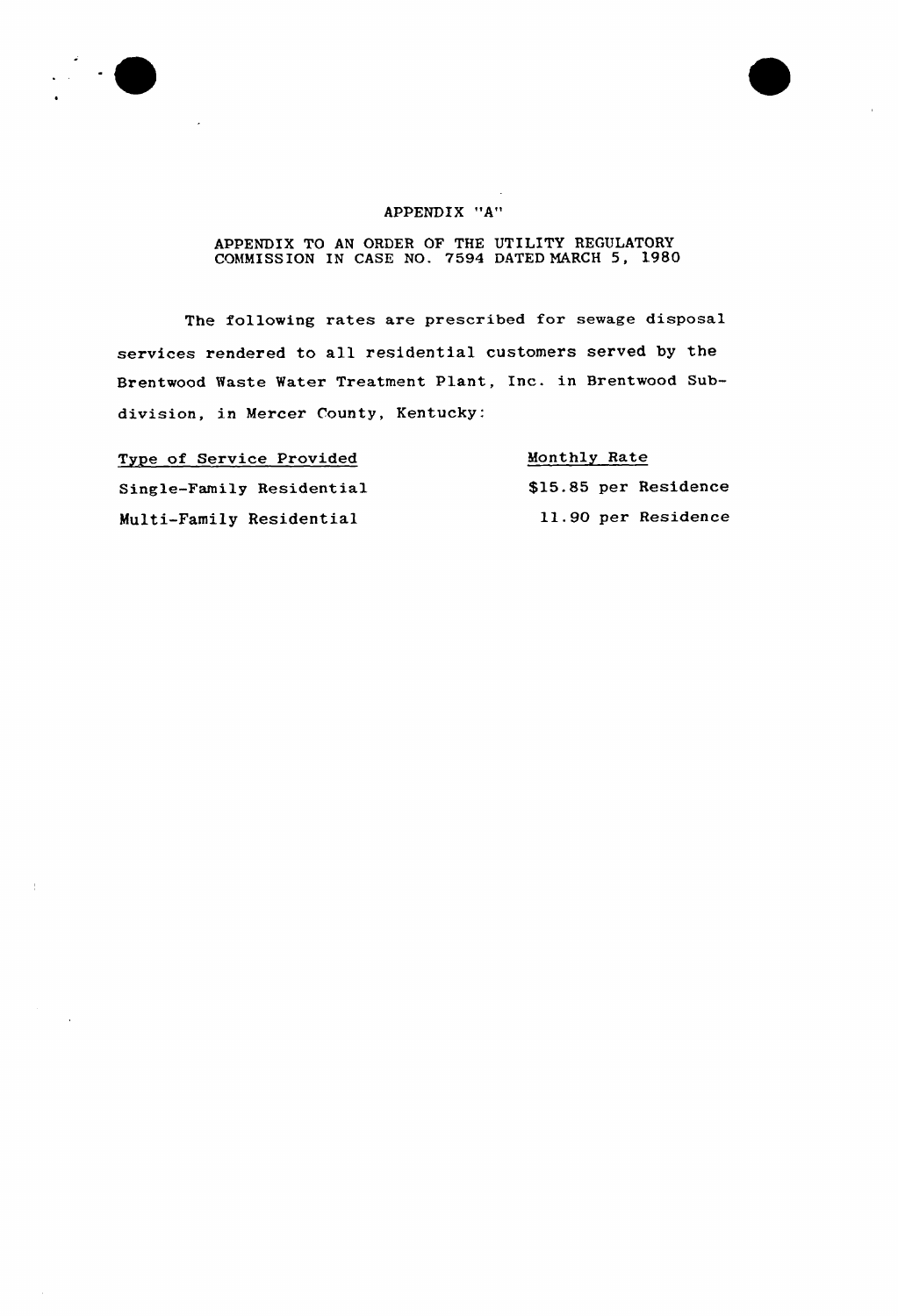



APPENDIX TO AN ORDER OF THE UTILITY REGULATORY COMMISSION IN CASE NO, 7594 DATED MARCH 5, 1980

<sup>A</sup> listing of cases and decisions that substantiate finding number 6.

(1) 28 U.S.C. s 362(c) (1976).

Dealing with the Basis to Corporations in Reorganization. It states in part that property contributed by nonstockholders to a corporation has a zero basis.

- (2) Easter v. C.I.R., 338 F.2d 968 (4th Cir. 1964). Taxpayers are not allowed to recoup, by means of depreciation deductions, an investment in depreciable assets made by a stranger.
- (3) Martigney Creek Sewer Co., (Mo. Pub. Serv. Comm., Case No. 17,117) (November 26, 1971). For rate making purposes a sewer company should not be allowed to treat depreciation on contributed plant as an operating expense.
- (4) Re Incline Village General Improv. Dist., I & <sup>S</sup> 558, I 6 <sup>S</sup> 559, (Nev. Pub. Serv. Comm., May 14, 1920). Where a general improvement district sought to increase water rates, the Commission could not consider depreciation expense on the district's plant because all of the plant had been contributed by members of the district.
- (5} Princess Anne Utilities Corp. v. Virginia ex. rel. State Corp. Commission, 179 SE 2d 714, (Va. 1971). <sup>A</sup> depreciation allowance on contributions in aid of construction was not allowed to a sewer company operating in a state following the "original cost" rule in determining rate base because the company made no investment in the property, and had nothing to recover by depreciating the dontated property.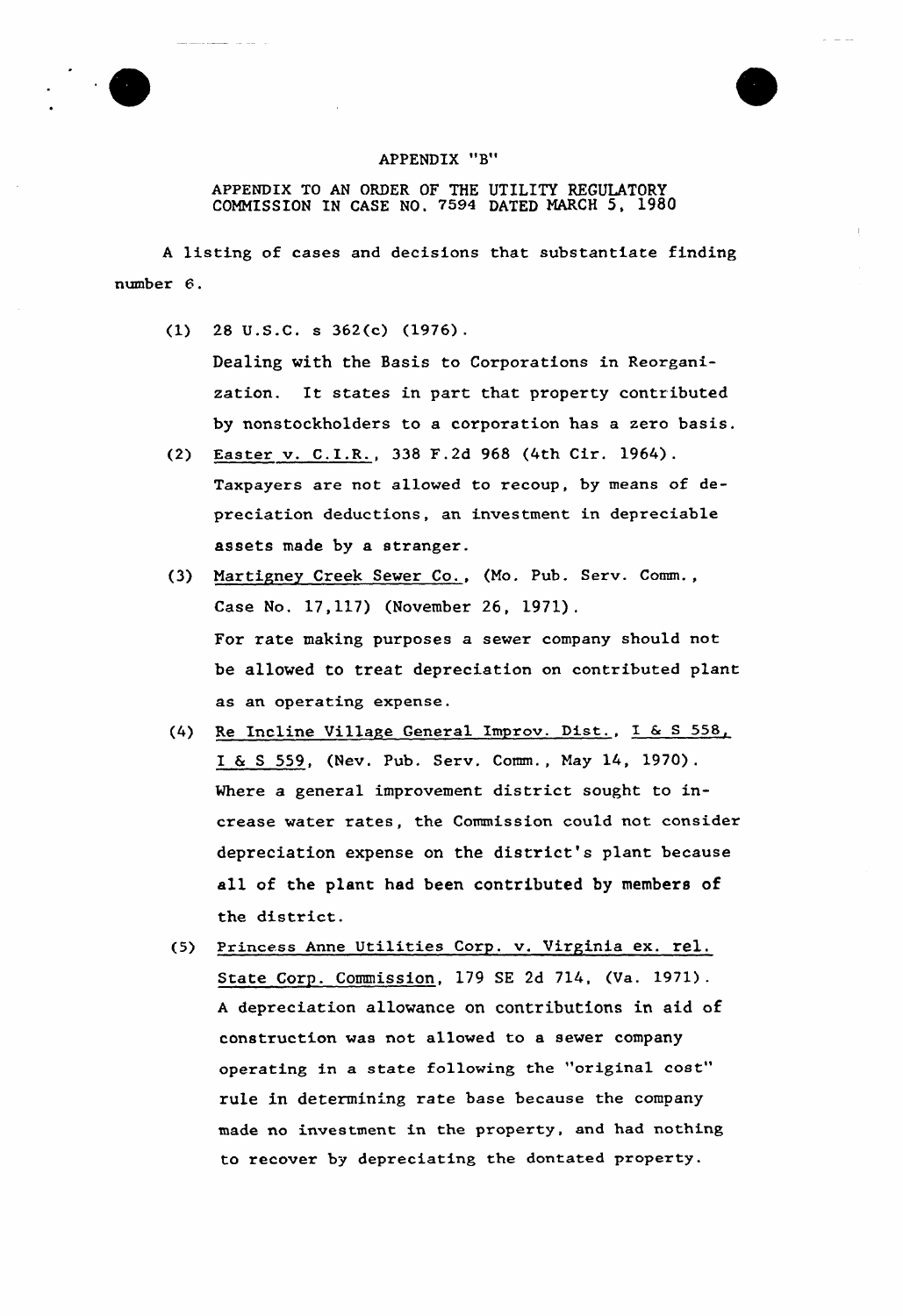



# APPENDIX "C"

APPENDIX TO AN ORDER OF THE UTILITY REGULATORY COMMISSION IN CASE NO. 7594 DATED MARCH 5, 1980

In accordance with Finding No. 7, the following tabulation is the Commission summary of the "Test-Year" and projected annual revenues and expenses for the Utility's 25,000 GPD sewage collection and treatment system for providing service to test-year and proform customers.

|                                                                                                                                                                                                                                                                                                                                                                                                             | Test Year <sup>(1)</sup><br>Per Books                                                                                    | Proforma <sup>(1)</sup><br>Requested                                                                                       | Proforma<br>Found<br>Reasonable                                                                                                                             |
|-------------------------------------------------------------------------------------------------------------------------------------------------------------------------------------------------------------------------------------------------------------------------------------------------------------------------------------------------------------------------------------------------------------|--------------------------------------------------------------------------------------------------------------------------|----------------------------------------------------------------------------------------------------------------------------|-------------------------------------------------------------------------------------------------------------------------------------------------------------|
| (No. of Customers)                                                                                                                                                                                                                                                                                                                                                                                          | (13)                                                                                                                     | (60)                                                                                                                       | $(75)^{(10)}$                                                                                                                                               |
| Revenues:                                                                                                                                                                                                                                                                                                                                                                                                   |                                                                                                                          |                                                                                                                            |                                                                                                                                                             |
| Monthly Service Fees                                                                                                                                                                                                                                                                                                                                                                                        | $\mathbf{s}$<br>1,215                                                                                                    | \$16,425                                                                                                                   | \$14,265                                                                                                                                                    |
| Expenses:                                                                                                                                                                                                                                                                                                                                                                                                   |                                                                                                                          |                                                                                                                            |                                                                                                                                                             |
| I.<br>Managment & Office Expenses<br>a) Directors Fees<br>b) Bookkeeping<br>c) Collection Expense<br>d) Rent<br>e) Fee Expense EPA<br>f) Interim Financing<br>II. Sewage System Operations<br>a) Routine O & M (Contract)<br>b) Repairs<br>c) Sludge Hauling<br>d) Plant Supplies<br>e) Service Charges<br>f) Utilities - Electric<br>g) Utilities - Water<br>h) Water Analysis<br>i) Miscellaneous Expense | 1,200<br>S<br>600<br>48<br>600<br>10<br>$-0-$<br>1,300<br>588<br>$-0-$<br>682<br>427<br>1,695<br>1,182<br>$-0-$<br>$-0-$ | \$<br>1,200<br>600<br>216<br>600<br>$-0-$<br>1,332<br>2,400<br>2,500<br>875<br>750<br>$-0-$<br>1,865<br>1,182<br>160<br>24 | \$<br>1,200<br>600<br>270(2)<br>600<br>$-0-$<br>$-0-(3)$<br>2,400<br>1,200(4)<br>375(5)<br>$682^{(6)}$<br>427(3)<br>1,695(7)<br>1,182<br>160<br>$_{-0-}(8)$ |
| III. Other Expenses<br>a) Engineering Fees - URC<br>b) Engineering Fees - REG<br>c) Legal Fees - URC<br>$d)$ Legal Fees - REG<br>e) Accounting Fees - URC<br>f) Accounting Fees - REG<br>g) Insurance<br>h) Interest Expense<br>i) Tax & License<br>j) State & Federal Tax                                                                                                                                  | $-0-$<br>$-0-$<br>$-0-$<br>131<br>$-0-$<br>218<br>246<br>270<br>285<br>$-0-$                                             | 250<br>100<br>300<br>130<br>200<br>225<br>246<br>$-0-$<br>285<br>85                                                        | $-0-(9)$<br>$_{-0-}(9)$<br>300<br>130<br>200<br>225<br>246<br>270(3)<br>285<br>85                                                                           |
| Total Operating Expenses                                                                                                                                                                                                                                                                                                                                                                                    | 9,482<br>\$                                                                                                              | \$15,525                                                                                                                   | \$12,532                                                                                                                                                    |
| Net Operating Income - $(Loss)$ \$ $(8, 267)$                                                                                                                                                                                                                                                                                                                                                               |                                                                                                                          | \$<br>900                                                                                                                  | S<br>1,733                                                                                                                                                  |